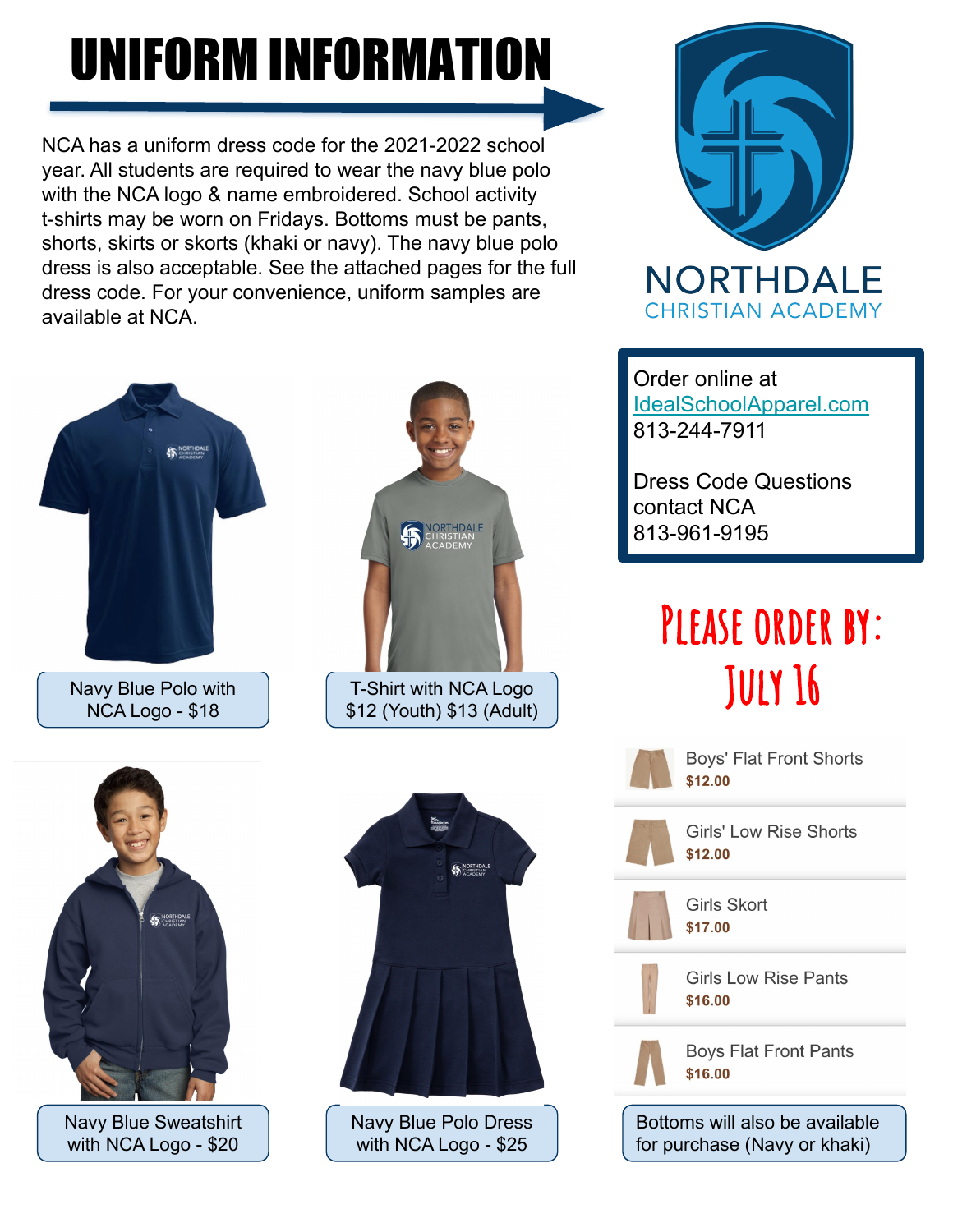### DRESS CODE POLICY UPDATE May 2020

The Dress Code at Northdale Christian Academy contributes to the health and safety of the student, fosters a positive educational environment, promotes positive academy spirit, and serves as an outreach tool. School uniform purchases are made through the Ideal School Apparel online store: [http://www.idealschoolapparel.com.](http://www.idealschoolapparel.com/)

#### Uniforms for School Days and Out-of-School Events

What is the uniform for Northdale Christian Academy?

- All students will wear the uniform polo shirts available through the online store.
- If students choose to wear long sleeves inside the building, it must be the uniform sweatshirt available for purchase through the online store. Girls are allowed to wear plain navy blue cardigans.
- On Fridays, students have the option to wear a NCA activity shirt. The activity shirt is a t-shirt with the academy name and logo available through the online store. The activity shirts may also be worn on field trips or other events in place of the uniform polo shirt. Students are required to wear uniform bottoms on Fridays.
- Pants, shorts, skirts, or skorts will be khaki or navy blue in color.
- Girls are permitted to wear uniform polo dresses available through the online store.
- Closed toed shoes will be worn and securely fastened to the feet.

How should the uniform be worn?

- Shirts will be tucked in.
- All pants, shorts, skirts, and skorts will be secured at the waist. Shorts must be worn underneath skirts and dresses. Girls may wear plain navy blue leggings under shorts, skirts, or skorts.
- Hair will be clean and neatly groomed. Any hair dye used should reflect naturally occurring hair color. The general appearance of a student should reflect neatness and good personal hygiene.
- All articles of clothing should be marked with the student's or family's name.

What is not allowed in the NCA dress code?

- Cargo style shorts or pants are not permitted.
- Sweatpant and yoga-style materials are not acceptable for bottoms.
- Mini-skirts and short shorts are not permitted. Hemlines will be no shorter than mid-thigh.
- Excessively tight fitting clothing is not acceptable.
- Clothing that is torn, frayed, or stained will not be allowed.
- Crocs, flip-flops, shower shoes, skate shoes, or similar type shoes are considered unsafe and therefore unacceptable.
- Hats and other head coverings will not be worn in the building.
- Excessive jewelry is not permitted. Boys are not allowed to wear earrings.

#### Uniform-Free Days

Occasionally the students will be allowed a Uniform-Free Day during which students will be allowed to wear something of their choosing in accordance with what is appropriate for a young Christian person.

- Tank tops, spaghetti strap tops, sleeveless tops, and exposed midriffs are not permitted.
- Spandex, stretch, yoga, or any excessively tight bottoms may not be worn as outer clothing.
- Mini-skirts, mini-dresses, and short shorts are not permitted. Hemlines will be no shorter than mid-thigh. Pants must be ankle length and not drag on the floor.
- Bottoms may not have printing on the backside.
- All pants, shorts, skirts, and skorts will be secured at the waist.
- Clothing that is torn, frayed, or stained will not be allowed.